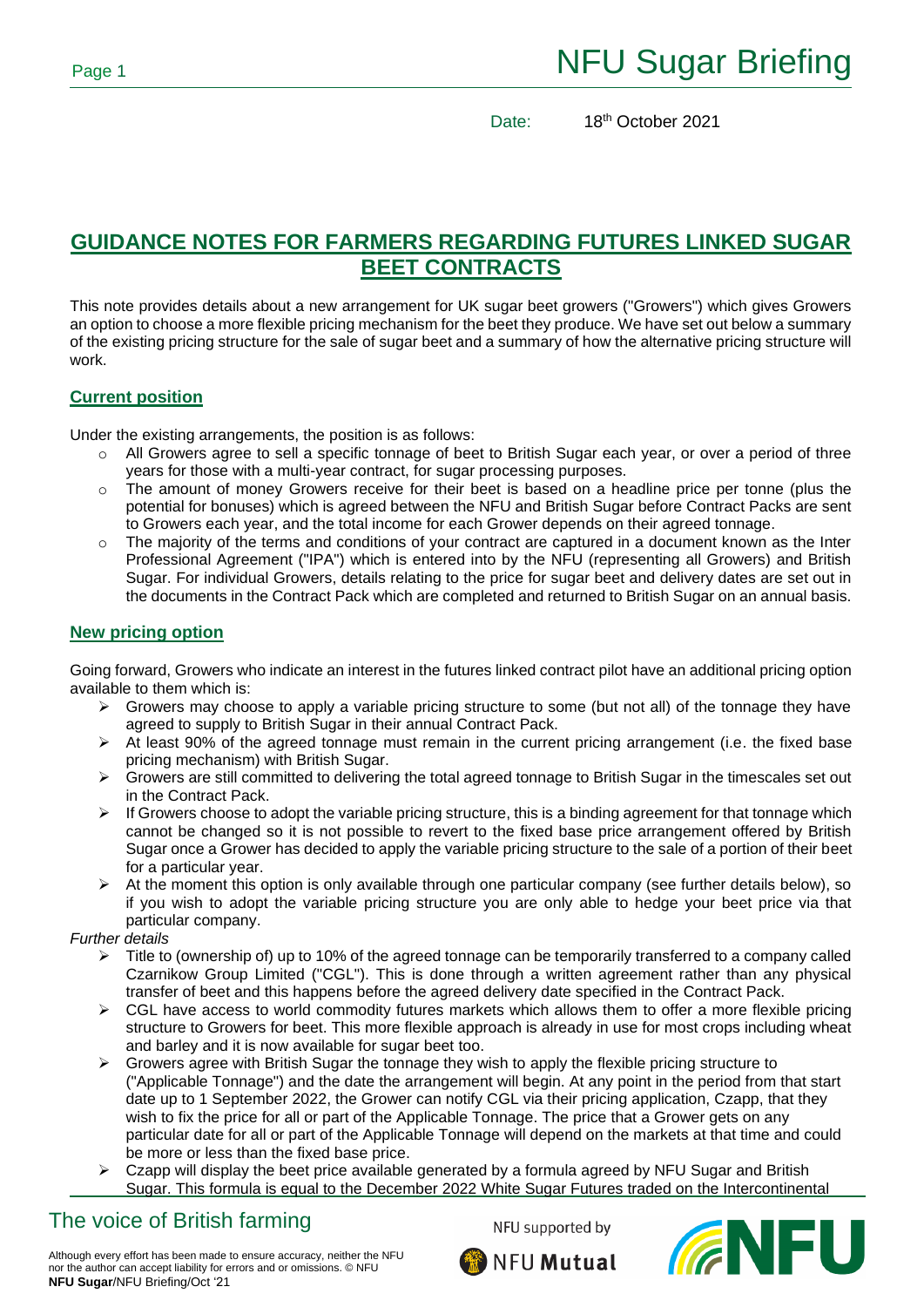Exchange, converted to GBP using the 1st December 2022 forward GBP/USD exchange rate, minus £175, Divided by 6.25, Minus £0.34 per beet tonne.

- ➢ Czapp will allow Growers to view and fix prices on a daily basis, as well as provide access to CGL's market information and analysis. CGL will not provide any advice or guidance to individual Growers in relation to pricing decisions.
- $\triangleright$  The price you receive for the Applicable Tonnage upon delivery will be equal to the weighted average price you have fixed over the pricing period.

#### *Example:*

If your Contract Pack confirms you will deliver 1000 tonnes of beet to British Sugar, you may choose to contract a proportion (e.g. 10%) onto a futures linked contract with British Sugar to benefit from a more flexible pricing structure, meaning that the price for your beet will fluctuate based on the market position. You will then transfer that tonnage to CGL who will use the global sugar futures market to hedge pricing. You can keep an eye on the price of the beet through Czapp and when you feel the price is right, you notify CGL via Czapp that you wish to fix the price at that point in time for all or part of those 100 tonnes. The notification date(s) must fall between the date you engage CGL and 1 September 2022. If you do not fix a price via Czapp by 1 September 2022 for some or all of those tonnes, you will receive a price derived by the agreed formula based on the December 2022 ICE White Sugar futures price executed by CGL on 1st September 2022.

You will have the flexibility to decide how exposed to the market you wish to remain, so you may choose to fix the price once (i.e. for all 100 tonnes in one go) or at numerous times over the relevant period (e.g. 2 x 50 tonnes at 2 different times). The price for the beet will vary every day, and it is up to you to decide the pricing strategy you wish to adopt.

### **Risks and rewards**

#### *Risks*

- Remember that you have made a commitment to British Sugar to deliver the agreed tonnage and you are responsible for meeting this requirement in full regardless of the price(s) that you receive for the beet. Please consider the risk of under-delivery, if (for example) your crop fails to grow or cannot be sold due to contamination or disease. In such circumstances, CGL may seek a lump sum payment from you if you have committed a certain tonnage to their flexible pricing structure which you can no longer honour. British Sugar may also impose a financial penalty if the agreed tonnage set out in the Contract Pack is not delivered.
- The index-linked contract price means that the price of the beet will change over time until you make use of the hedging arrangements offered by CGL to fix a particular price. Markets change constantly due to various factors, and the price will go up and down over the course of the time that you engage CGL. This means that there is no guarantee that the flexible pricing option will result in you generating more income from this option instead of continuing with the current fixed price approach offered by British Sugar.
- You may want to consider taking out suitable insurance cover to protect against crop failure and contamination. Please contact your insurance provider to explore what options might be available to you.
- There is a "counterparty risk" that CGL may face financial difficulties of their own (e.g. insolvency) which could result in them not being able to honour their pricing arrangement with you. In such circumstances you would need to contact British Sugar to discuss what options are available. Please note CreditSafe lists Czarnikow at very low risk.

#### *Rewards*

- Engaging CGL so that you can take advantage of the hedging structures could result in higher income for the proportion of the beet which you decide to apply these flexible pricing option to.
- Decisions about how and when to price are in your hands, so you can apply your own judgement when you feel it is appropriate to accept the market price. This means you can adopt a pricing strategy to meet the needs of your own business, whether that is to aim for cost coverage or whether it is to seek a higher degree of risk.
- You are not exposed to the selling performance or hedging decisions of British Sugar's sugar sales.

#### **Next steps**

If this is something you wish to explore further, please look out for the additional information which forms part of your Contract Pack. NFU Sugar, alongside British Sugar and CGL, ran information sessions for interested growers on 19th and 21st October. Please contact NFU Sugar for details and/or a recording. If you choose this contract option, alongside the Notice of Acceptance will be a document called a Novation Agreement for you to read and

# The voice of British farming

NFU supported by